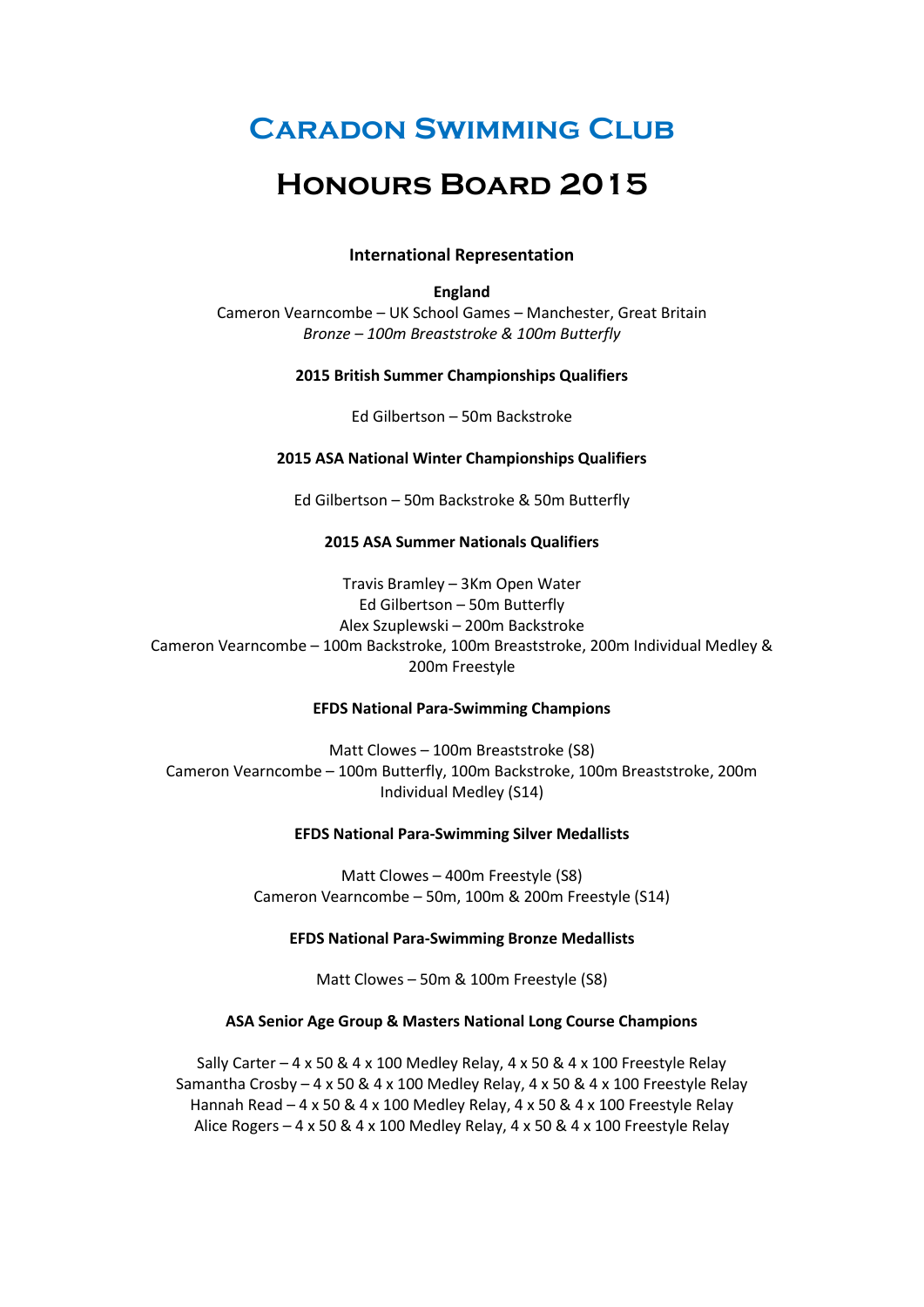### **ASA Senior Age Group & Masters National Long Course Silver Medallists**

Sally Carter – 800m Freestyle Amanda Losasso – 50m Freestyle

#### **ASA Senior Age Group & Masters National Long Course Bronze Medallists**

Sally Carter – 400m Freestyle Samantha Crosby – 200m Butterfly

#### **ASA South West Regional Champions**

Travis Bramley – 1500 F/S & 3Km Open Water Cameron Vearncombe – 400m Freestyle, 100m Breaststroke, 200m Individual Medley

#### **ASA South West Regional Championships Medallists**

Matt Clowes – Silver 400m Freestyle Cameron Vearncombe – Silver 100m & 200m Freestyle and 100m Backstroke; Bronze 50m Freestyle & 100m Butterfly

## **ASA South West Regional Championships Qualifiers**

Isobel Aspen Travis Bramley Oakley Carnell Matt Clowes Ed Gilbertson Dana Hammond Lauren Howard

Lily McGowan Hannah Read Jess Stewart Ben Suckling Alex Szuplewski Cameron Vearncombe

#### **Cornwall County ASA Gold Medallists**

Ed Gilbertson – 50m Freestyle, 50m & 100m Backstroke & 50m Butterfly Lauren Howard – 200m Breaststroke Lily McGowan – 50m Breaststroke Alex Szuplewski – 200m & 800m Freestyle & 200m Backstroke Cameron Vearncombe – 100m & 200m Freestyle, 100m & 200m Backstroke, 50m Butterfly, 50m Breaststroke & 200m Individual Medley

#### **Cornwall County ASA Silver Medallists**

Isobel Aspen – 200m Breaststroke Aegean Bramley – 400m Individual Medley Travis Bramley – 400m Freestyle & 4 x 100 Freestyle Relay Oakley Carnell – 4 x 100 Freestyle Relay Hollie Catnach – 400m Individual Medley Luke Getson  $-4 \times 100$  Freestyle Relay Dana Hammond – 100m Freestyle Lauren Howard – 100m Breaststroke Ed Gilbertson – 4 x 100 Freestyle Relay Ben Suckling – 400m Individual Medley Alex Szuplewski – 400m Freestyle